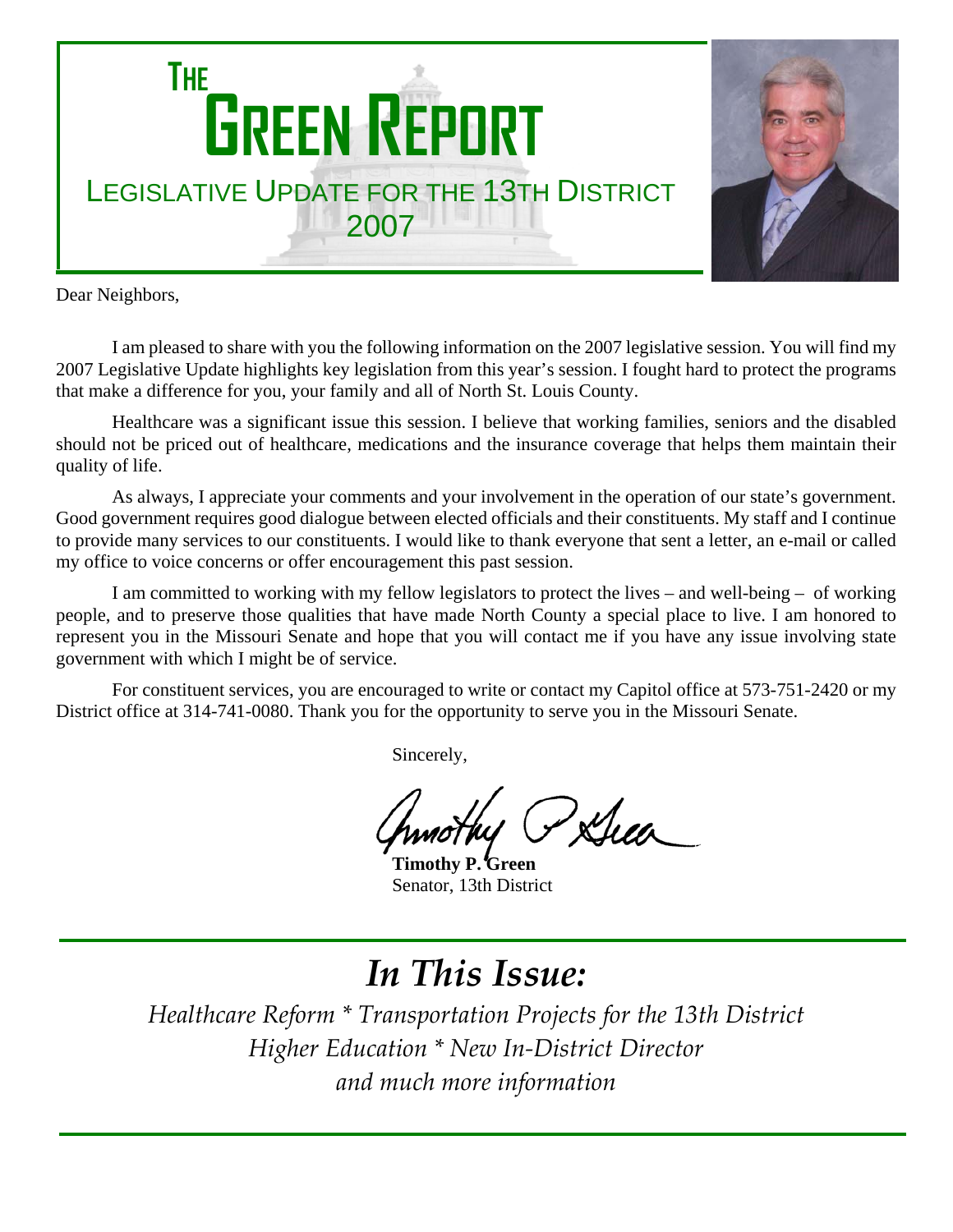#### MEDICAID BECOMES MO HEALTHNET: A Tiny Step on the Road to Real Reform

In the two years since severe cuts were made, Medicaid reform has been a significant topic of discussion. A Medicaid Reform Commission was appointed in 2005, held hearings during the summer across the state, and conducted work sessions throughout the fall.

The goal for the commission was to present a plan for reform by January 2006. The reform plan was presented, yet the 2006 legislative session brought nothing in terms of healthcare reform. There was bipartisan agreement to restore Medicaid to a small number of disabled workers who need it to cover services and equipment that are not covered by private insurance. There was also agreement that the affordability test for children to be eligible for the State Children's Health Insurance Program (CHIPS) was too restrictive. But the House and Senate were in a stalemate through the last day of the session.

Two interim committees were assigned to study the merits of two reform components: 1) restoring Medicaid to disabled workers (changing the name from "Medical Assistance for Workers with Disabilities" to "Ticket to Work"); and 2) enacting measures to identify and address provider fraud. The committees met throughout the summer of 2006 and again developed recommendations. In 2007, recommendations of the Special Committee for Ticket to Work were presented in House Bill 39. The chair of the Special Committee on Healthcare Facilities, introduced the recommendations to address provider fraud in House Bill 353. Both of these bills were eventually amended to SB 577.



Healthcare reform in Missouri is a long and winding road. In 2005, Missouri's leaders decided that transforming Medicaid was the key to balancing the state budget. That year, the legislature enacted the deepest Medicaid cuts in Missouri's history. Two years later, on the last day of the 2007 session, the General Assembly approved the MO HealthNet program to replace Medicaid. MO HealthNet is not real reform. While some small improvements are included, gaping holes remain. Most important: the vast majority of low-income Missourians who were cut from Medicaid two years ago remain without access to affordable healthcare. MO HealthNet locks out those who most need the services the new program provides.

MO HealthNet is a tiny step toward comprehensive healthcare reform. At this point, it is more promise than substance. Careful monitoring and research will be needed to evaluate which of its components are successful or not, and why.

According to the Kaiser Family Foundation nearly 700,000 Missourians lack health insurance and Missouri has more uninsured individuals than in five out of the eight states with which we share a border. Nearly 121,000 Missouri children do not have health insurance. There are 1,475,000 children under the age of 19 in Missouri. Of these children, about 1 in 12 has no health insurance. That's 121,000 children according to the Children's Health Campaign. About 55,000 fewer children are covered today by Medicaid or the state Children's Health Insurance Program than in 2005.

The number of Missourians without healthcare has increased: "The number of uninsured in our state increased by nearly 17% as a result of Mr. Blunt's Medicaid cuts." [St. Louis Post Dispatch editorial, 1/19/07; Cover Missouri Project: Report 1, Missouri Foundation For Health, January 2006; Show Me Fact Sheet, Missouri Foundation For Health, January 2006]. Governor Blunt's cuts to Medicaid cut care for 400,000 Missourians, including 100,000 who lost coverage completely. By 2010 health insurance premiums for families who have insurance through private employers, on average, will be \$1,502 higher due to unreimbursed cost of healthcare for the uninsured according to the Families USA Report, Paying the Premium: The Increased Cost of Care for the Uninsured, 6/8/2005.

I sponsored SB 186 that would have created an income tax deduction for small businesses and farmers who provide health insurance coverage for employees. SB 186 would have created opportunities for employers to be able to offer affordable insurance to their employees. Individuals who do not have access to affordable employer-sponsored insurance should have access to affordable public insurance. The plan should require employers to pay a fair share for employees' health insurance. Any business/enterprise that receives tax credits or tax deductions should be required to contribute fairly to the costs of health insurance for their employees. I have sponsored legislation toward this goal every year in the Missouri Senate.

Instead of restoring the healthcare cuts that have caused real harm to Missouri families, legislators have made those cuts permanent. It's unacceptable to continue the proliferation of tax credits to wealthy special interests, while refusing to restore healthcare to 55,000 children that had it when the governor took office. Missouri can provide the quality affordable health coverage for every Missourian if we have the leadership.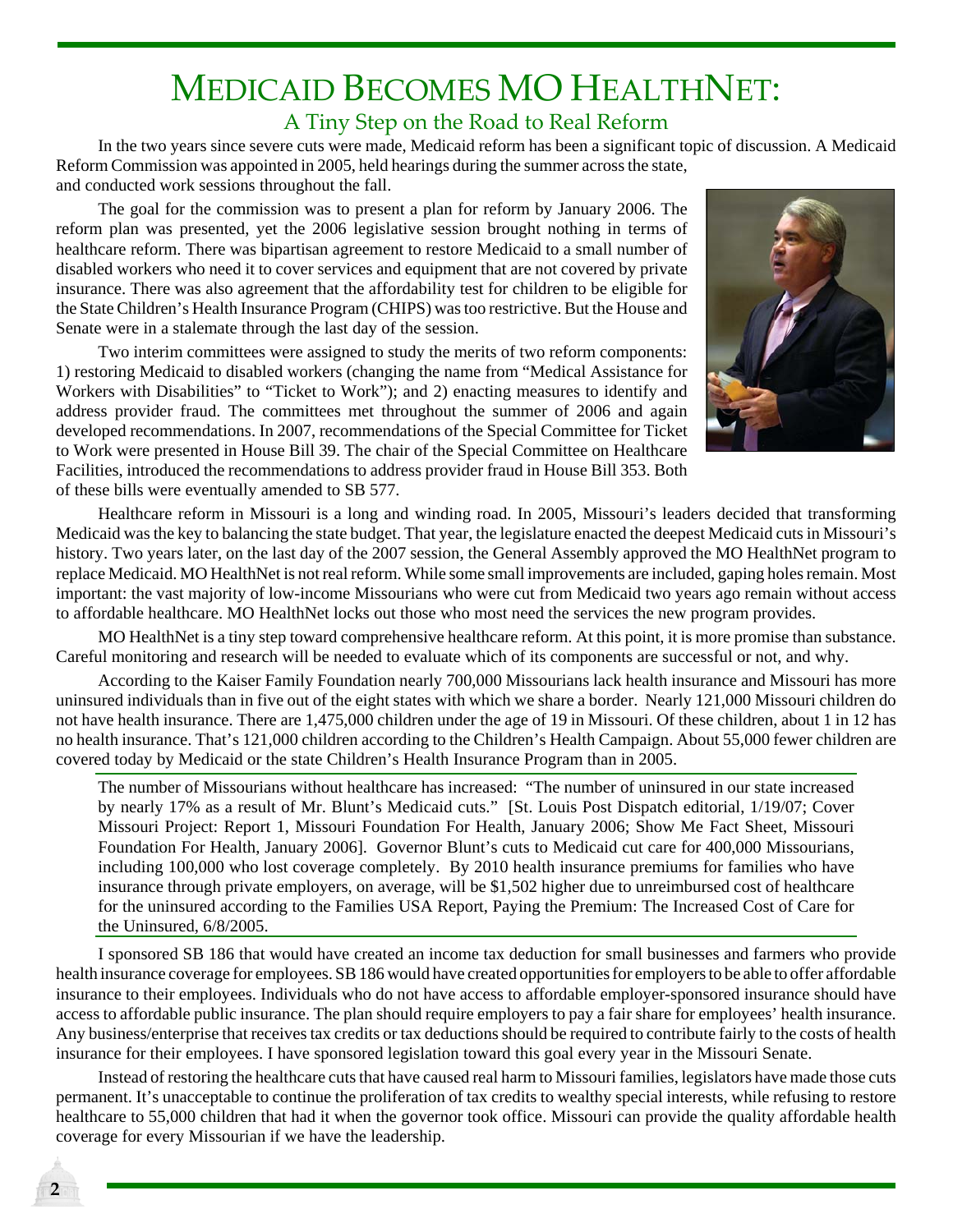#### EDUCATION: Making the Grade

Currently the 40 percent of Missouri families, earning the least, pay an average of 46 percent of their income to pay for college according to *Measuring Up 2006: The National Report Card on Higher Education, The National Center for Public Policy and Higher Education, 9/7/06*.

According to data compiled by the Missouri Higher Education Compact, tuition rates for 4-year colleges and universities have increased by 30.5 percent in the last four years. The National Report Card gave Missouri a failing grade when it comes to affordability saying, "The state makes a very low investment in need-based financial aid compared with leading states, and Missouri offers no low-tuition college opportunities." Missouri students have an average student debt of \$16,505 upon graduation from a 4-year institution and for the third year in a row, high school drop-out rates increased. In the 2005 – 2006 school year, they increased by 4 percent.

Prior to Governor Blunt entering office, high school graduation rates were steadily increasing. But during the 2005 – 2006 school year, the high school graduation rate dropped, representing the first decrease in five years.

Missouri can do better. For instance, I sponsored SB 187 which would create a 100 percent income tax deduction for higher education expenses for parents and/or student taxpayers. The state must make an investment in need-based financial aid compared with leading states, and Missouri should offer low-tuition college opportunities.

College tuition has gone up 30 percent in Missouri over the last four years. I disagreed with the governor's solution that would take millions of dollars from MOHELA – the agency that provides low-interest student loans to middle-class families. This flawed plan will make college less affordable for Missouri families.

Nearly 50 percent of a working family's annual income goes to send a kid to college. And the National Report Card – put out by an independent organization – give Missouri a failing grade on college affordability. Missouri can do better.

#### MISSOURI'S ECONOMY & ILLEGAL IMMIGRATION

The American middle class is shrinking. Stagnant wages, rising costs for life's essentials and massive debt are taking their toll. What can we do to reverse this trend before it is too late? We must recognize that cheap labor can build cars and appliances, but only good paying jobs can provide economic opportunity. Political, business and academic elites are working against working men and women and their families, and there is no chance the American middle class will survive this assault if the dominant forces unleashed over the past five years continue unchecked. I support stronger illegal immigration enforcement. Illegal aliens are human beings that deserve our compassion and protection from American corporate exploitation.

In 2006, Missourians' paychecks grew more slowly than all but two states, as Missouri ranked 48th in annual average pay growth from the year prior.

 Missouri has the 12th highest unemployment rate in the country at 4.7 percent and significantly lags behind border states, including Iowa, Kansas and Illinois. According to six trend indicators compiled by the Center for Economic Development, Missouri's economy is on a downward trend with regards to economic growth. Missouri ranks in the lower half for all indicators and has



gone from a "B" average to a "D" average. *Senator Green speaks at a press conference.*

In 2002, Missouri ranked 28 out of the 50 states in the New Economy Index. In 2007, Missouri's rankings had slipped from 28 to 35. The New Economy Index used multiple indicators to rate how states are structured according to the tenets of the New Economy. This represents one of the steepest declines in the nation. Meanwhile other Midwest states are making progress. Illinois, for example, has improved its rankings from 19 in 2002 to 16 in 2007. Missouri can do better.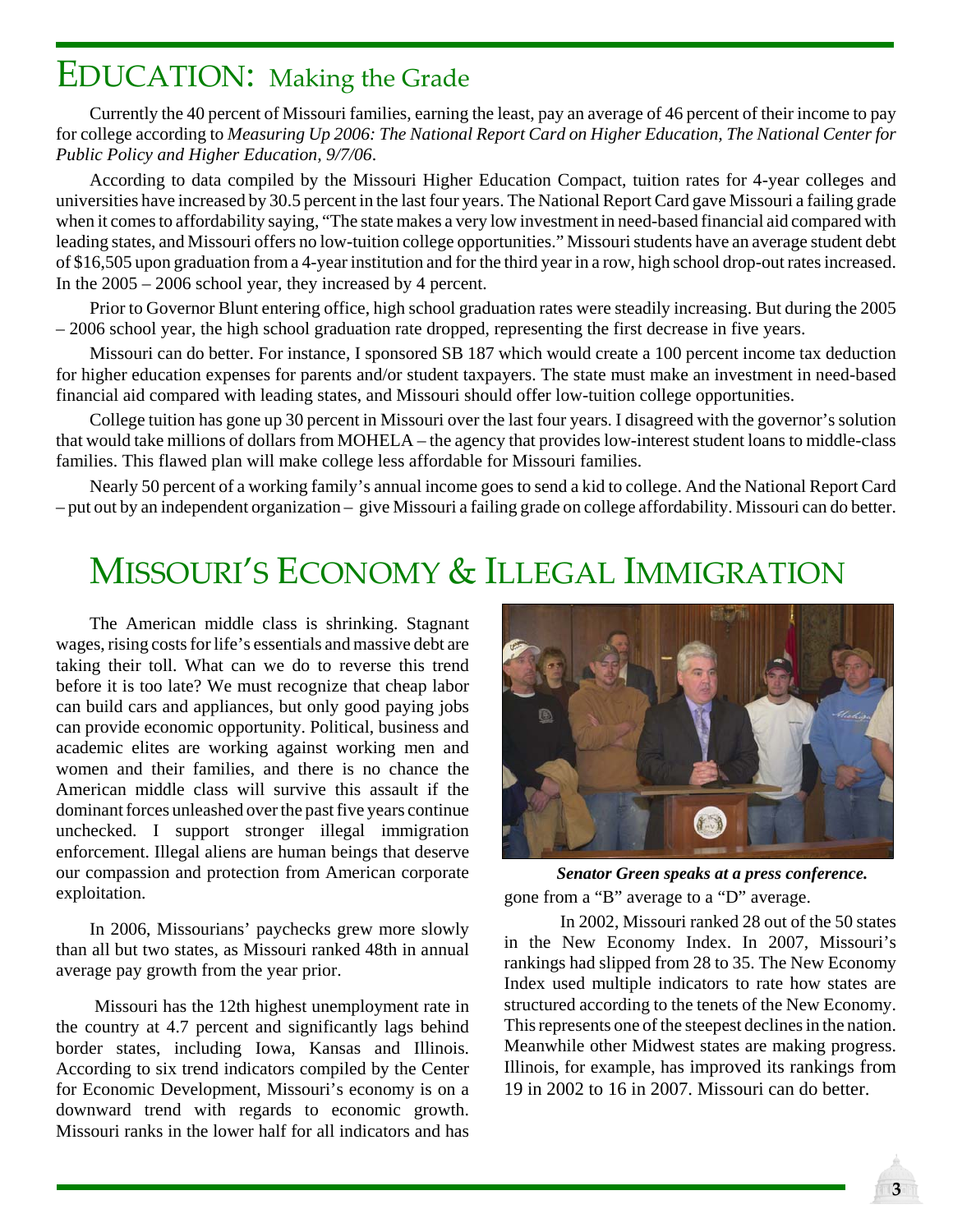#### PRESERVING OUR GREEN SPACES AND TIF REFORM

Despite the lack of bipartisanship on many issues facing the General Assembly, environmental issues fared well this session. The legislature passed one key initiative (The Easy Connect Act), and most of the harmful legislation that had been proposed was blocked. The "Easy Connect Act," a provision of SB 54, removed obstacles to the installation of solar panels and other small renewable energy sources. CAFOs (concentrated animal feeding operations) sparked one of the most contentious battles of the session. The bill, SB 364, would have eliminated local ordinances regulating large-scale hog and chicken farms. It also would have prevented rural residents from suing large livestock operations as nuisances. SB 570, created a joint committee to study CAFOs, their economic impacts and the regulation of such operations. This legislation was perfected in the Senate, but never came to a final vote.

I was able to amend a massive economic development bill to include a major victory for the environmental community. I offered amendments on HB 327, which defined a "greenfield area" as it relates to tax increment financing (TIF) projects. The bill also prohibited any new TIF project in any greenfield area located in the City of St. Louis or the counties of St. Louis, St. Charles, Franklin, or Jefferson. As a result of my tenacity, greenfield areas (including flood plains) were protected from development. The original intent of tax increment financing (TIF) was to spur redevelopment in areas that otherwise would probably not be developed. But that purpose has been hurt by an expanding application of "blight" and furthermore, communities with blighted areas can't compete with more affluent ones when tax increment financing is used everywhere. I have been fighting for years to ensure that tax subsidies for developers go to older, truly blighted neighborhoods



*Discussing legislation with Sen. Rita Days.*

and economically troubled urban cores. Reviving poor areas was the original goal of the law on tax increment financing, but TIF has since financed shopping malls and subdivisions in affluent suburbs and vacant green fields.

I have always supported the use of TIF and other local tax abatements for redevelopment projects. But, these tools must be used sparingly. TIF is a great means of stimulating development in truly blighted areas; however, I feel that TIFs are being used far too often and not always in the best interests of the community. I think cities are put under enormous pressure by developers, and cities should resist.

Cities should consider the impact of other taxing districts, like schools and neighboring cities, when using TIF. Missouri's TIF laws have been abused in the suburbs of St. Louis, but the law was expressly designed for distressed areas where market-financed projects won't work. TIFs should only be used to revive distressed neighborhoods and economically troubled urban cores; not affluent suburbs and vacant farmland or flood plains.

The focus of the TIF reform proposal is to use measurable, objective standards to determine where this public subsidy can be used. The current law, by contrast, uses qualifying standards that are so subjective that they are meaningless, leading to fanciful interpretations of the meaning of blight, for example.

Where there are disputes about the TIF proposal or objections by businesses, citizens or taxing districts that are adversely affected, there should be a process for judicial review of the decisions made by a TIF commission or the city council. The current law provides no means to appeal these decisions, regardless of how far-reaching their impact.

My TIF reform, amended to HB 327, required St. Louis, St. Charles and Jefferson counties to establish county-wide TIF commissions in place of municipal TIF commissions to approve tax increment financing projects. These provisions also require the governing bodies of any city, town, or village in Missouri to approve by a two-thirds affirmative vote any TIF project not recommended by their governing TIF commission.

This change would help decrease the current abuse of tax increment financing in Missouri by shining the light on municipal TIF actions and providing taxpayers with more input on TIF projects. In just St. Louis County, this bill would replace the 90 or so TIF commissions with one county-wide commission. This takes the pressure off municipal commissions by making them part of a county-wide team, all working toward the betterment of the greater communities they serve. This all would make it easier for taxpayers to follow municipal TIF actions and keep municipal governments accountable to them.

The reform would provide an important starting point to unite urban, suburban, and rural interests in the pursuit of things in which we all believe: the creation of household wealth and strong local neighborhoods, responsible patterns of development and a vibrant and competitive regional economy.

House Bill 327 was vetoed by the governor and a special session could be called to address the fiscal issues.

**4**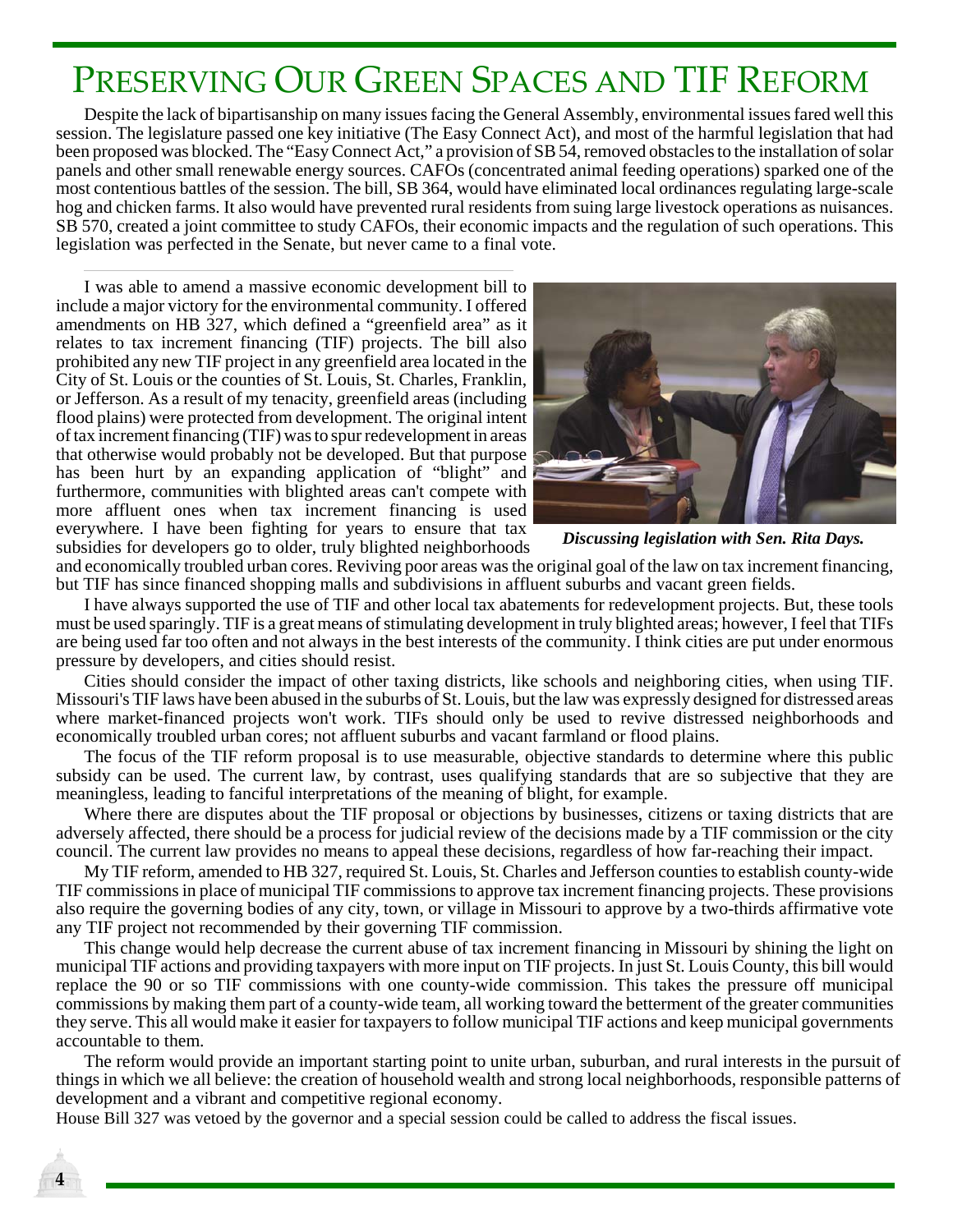#### FUNDING CONTINUES FOR BELLEFONTAINE HABILITATION CENTER

Senator Green helped secure \$384,624 in new General Revenue to ensure that the Bellefontaine Habilitation Center is able to maintain services at a 172 bed level, effectively continuing operation of the state run facility through 2008. This matches the governor's privatization plan to have a 120-bed private facility and 52-bed state run facility on the Bellefontaine campus. Over \$20 million was appropriated for Bellefontaine for FY '08, which began July 1, 2007.

"The General Assembly also approved a 6 percent total pay increase for direct care staff across all Mental Health Facilities, an increase of \$3.8 million." said Sen. Green.

Sen. Green also supported an increase of \$15.9 million to effectively care for individuals with the highest level of need (all 11s and 12s on the Division of Mental Retardation and Developmental Disabilities (MRDD) waitlist – the waitlist scale is 2 to 12 with 12 being highly disabled and deserving the highest level of care).

Sen. Green also successfully fought for the addition of \$19.2 million for a 2 percent provider rate increase to MRDD and a 4 percent provider rate increase for Comprehensive Psychiatric Services and for the prevention, treatment and rehabilitation programs for alcohol and other drug abuse.



*Sen. Green discussing North County issues with State Rep. Gina Walsh.*

"Alcohol and drug abuse costs the state's economy an estimated \$6 billion a year in lost productivity, healthcare expenditures, property damage, and crime." said Sen. Green.

During the final weeks of the 2007 legislative session, Sen. Green fought for the passage of Senate Bill 174, that contained mental health reforms that are urgently needed to ensure the safety of the residents in private facilities.

#### FUNDS ALSO SECURED FOR ST. LOUIS VETERANS HOMES

The Legislature secured a 5.93 percent increase over the prior year for Missouri's Veteran's Homes. Over \$67 million was appropriated for Missouri's veterans for FY 2008.

Sen. Green successfully fought to fully fund 150 vacant beds in all veteran's homes. This is an increase of over \$2 million in additional funding and over 100 new full time employees to provide care for Missouri's worthy veterans.

"Providing for staff increases that eliminate the number of vacant beds; ensuring veterans receive state and federal benefits they have earned; and maintaining and repairing veterans' homes were priorities we met." said Sen. Green. "We increased funding for veterans' services and progress is being made to reduce the waiting list. Veterans should not wait to be cared for in their last years. We counted on them to



protect us in times of crisis and war; we must ensure that they get the services they need now."

An estimated 97 percent of the beds will now be occupied beginning in 2008. Other increases for veteran's homes for FY '08 included over \$1 million for services, over \$25,000 for the Veteran's Ombudsman program, and a 3 percent cost-of-living adjustment for employees.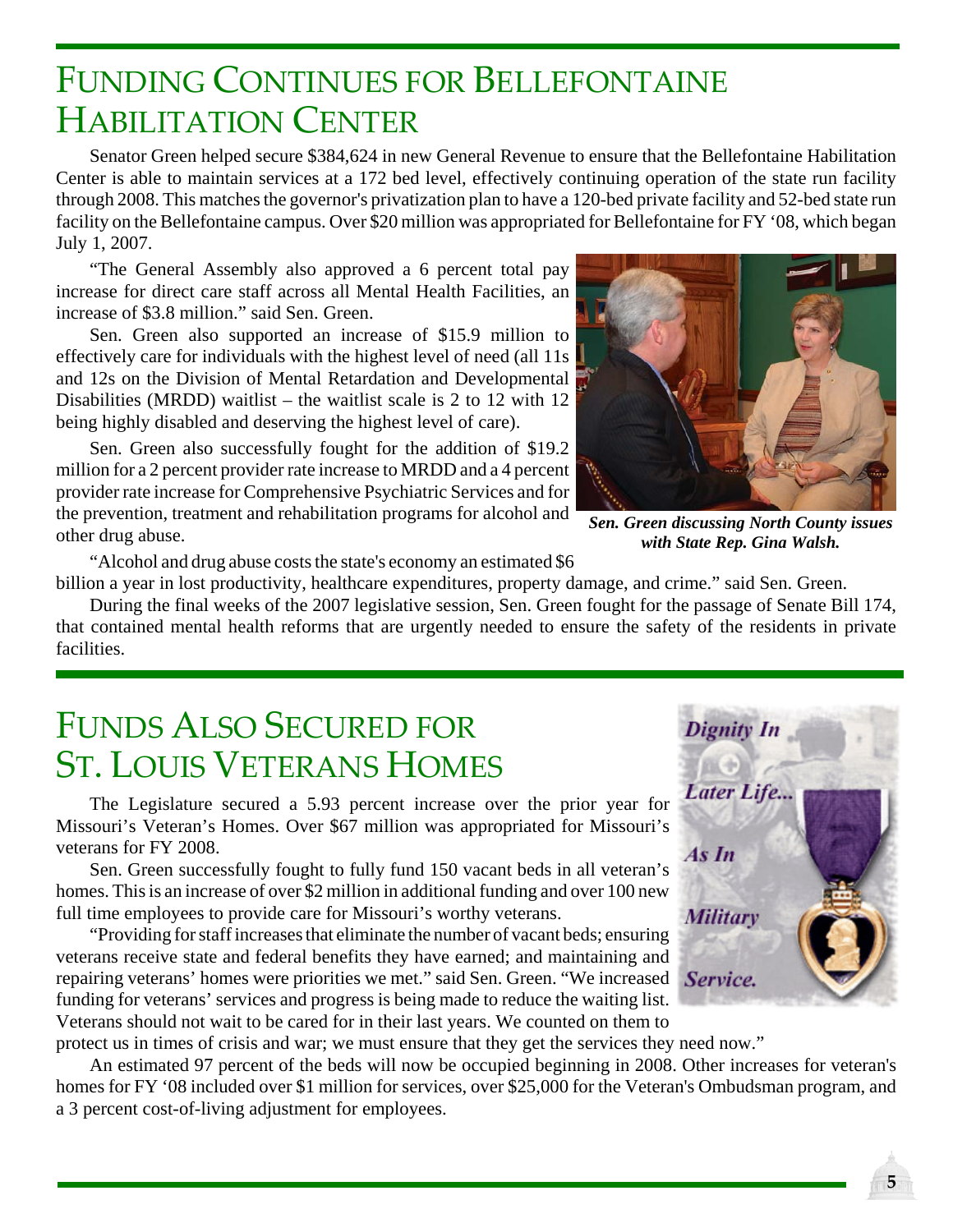#### LEGISLATION THAT PASSED

*Overall, the General Assembly was extremely selective in terms of truly and finally passing bills. The Senate passed 57 of 710 (8 percent) of the bills introduced at the beginning of the legislative session, while the House passed 76 of 1,292 (5.8 percent) of the bills introduced. Many bills were rolled into omnibus legislation dealing with broad topics such as insurance, agriculture, crime, etc. The problem with this tactic is that omnibus bills often die because of the numerous amendments added during debate.*

Abortion – HB 1055 applies surgical-level operating standards on abortion clinics, and creates the Missouri Alternatives to Abortion Services Program and the Missouri Alternatives to Abortion Public Awareness Program.

Assisted Care – HB 952 requires sprinkler systems in most long-term care facilities by 2012.

Budget – HBs 1-13 appropriates \$21.4 billion for state programs and services for FY 2008.

Capital Improvements – HB 16 appropriates funding for campus construction projects.

Capital Improvements – SB 389 enables construction projects for various state colleges, universities and agencies.

Capital Punishment – HB  $820$  makes the identities of members in a "death penalty execution team" confidential.

Children – SB 16 requires vision exams for kindergartners and first-graders.

Crime Victims – HB 583 increases penalties against domestic violence abusers; strengthens victim protections.

Eco. Devo. – HB 327 would enact numerous commerce-growing provisions; restrict TIF financing on most projects and provide sales tax exemptions for aviation fuel for international flights leaving from Missouri.

Education, Higher – SB 389 increases accountability standards, caps tuitions, facilitates campus construction.

Firefighting – SB 47 prohibits employers from firing volunteer firefighters for joining a department or missing work due to an emergency.

Governance – SB 22 revises and expands several components of local government.

Governance – SB 339 revises public construction project bidding and contracting.

Healthcare – SB 577 reforms reactive Medicaid system with prevention-focused *Mo HealthNet* and expands Ticket-to-Work Program.

Insurance, Health – HB 818 establishes the Missouri Health Insurance Portability & Accountability Act.

Labor – SB 339 lifts requirement for "project labor agreements" on public building ventures.

Language – HJR 7 will ask voters to amend constitution to make English the language of all official proceedings in the state.

Licensing – SB 195 establishes certifications for pharmacists to administer medication therapeutic plans.

Mental Health – SB 3 enacts safeguards for facilities and protections for patients.

Personal Protection – SB 257 bans authorities from confiscating firearms during a state of emergency.

Public Safety - SB 198 makes it a Class A felony to distribute controlled substances within 1,000 feet of a public or state park.

Retirement - SB 406 makes changes to several public retirement plans.

Self Defense – SB 62 removes duty to retreat before using deadly force to defend against intruders.

Seniors – HB 444 exempts retirement benefits from state income tax.

Senior Care – HB 952 requires sprinkler systems in most long-term care facilities by 2012.

Tax, Credit – HB 453 gives tax credits for donations to food pantries.

Tax, Cut – HB 444 exempts Social Security benefits from state income tax.

Tax, Property – SB 30 expands property tax exemptions.

Tax, Sales – SB 30 provides sales tax exemptions for common carriers.

Unemployment Comp. – SB 433 expands program for veterans of the war on terror.

Utility Aid – HB 15 adds \$6.3 million to home heating utility bill assistance program.

Veterans – HB 654 increases the amount of matching grants to be awarded annually for veterans' service officer programs and creates Stolen Valor Act.

Video – SB 284 enables single, statewide franchise agreements for video providers.

## 2007 BILLS SPONSORED BY SENATOR GREEN

SB 174 - Would increase oversight and accountability of mental health facilities and group homes.

SB 175 - Would have strengthened Missouri's prevailing wage.

SB 176 - Ensured fair and responsible use of Missouri tax increment financing (TIF).

SB 177 - Protected Missouri seniors by providing mandatory minimum punishment for securities fraud crimes against elderly and disabled.

SB 178 - Barred employers from misclassifying employees as independent contractors to curb hiring of illegal aliens.

SB 179 - Required any applicant for healthcare benefits from a public assistance program to identify his or her employer, thus

discovering costs to taxpayer.

**6**

SB 180 - Barred hiring of illegal aliens on public works projects. SB 181 - Would create the "Public Service Accountability Act."

SB 182 - Would amend requirements for workers' compensation benefit payments to assist healthcare providers recover their costs. SB 183 - Promoted transparency of campaign contributions by increasing reporting requirements.

SB 184 - Ensured no overlapping of fire protection districts, departments, and volunteer associations.

SB 185 - Would establish the "Drunk Driving Memorial Sign Program" to promote awareness of the loss of human life.

SB 186 - Would create a 100 percent income tax deduction for health insurance costs for small businesses and farmers who provide health insurance coverage for their employees.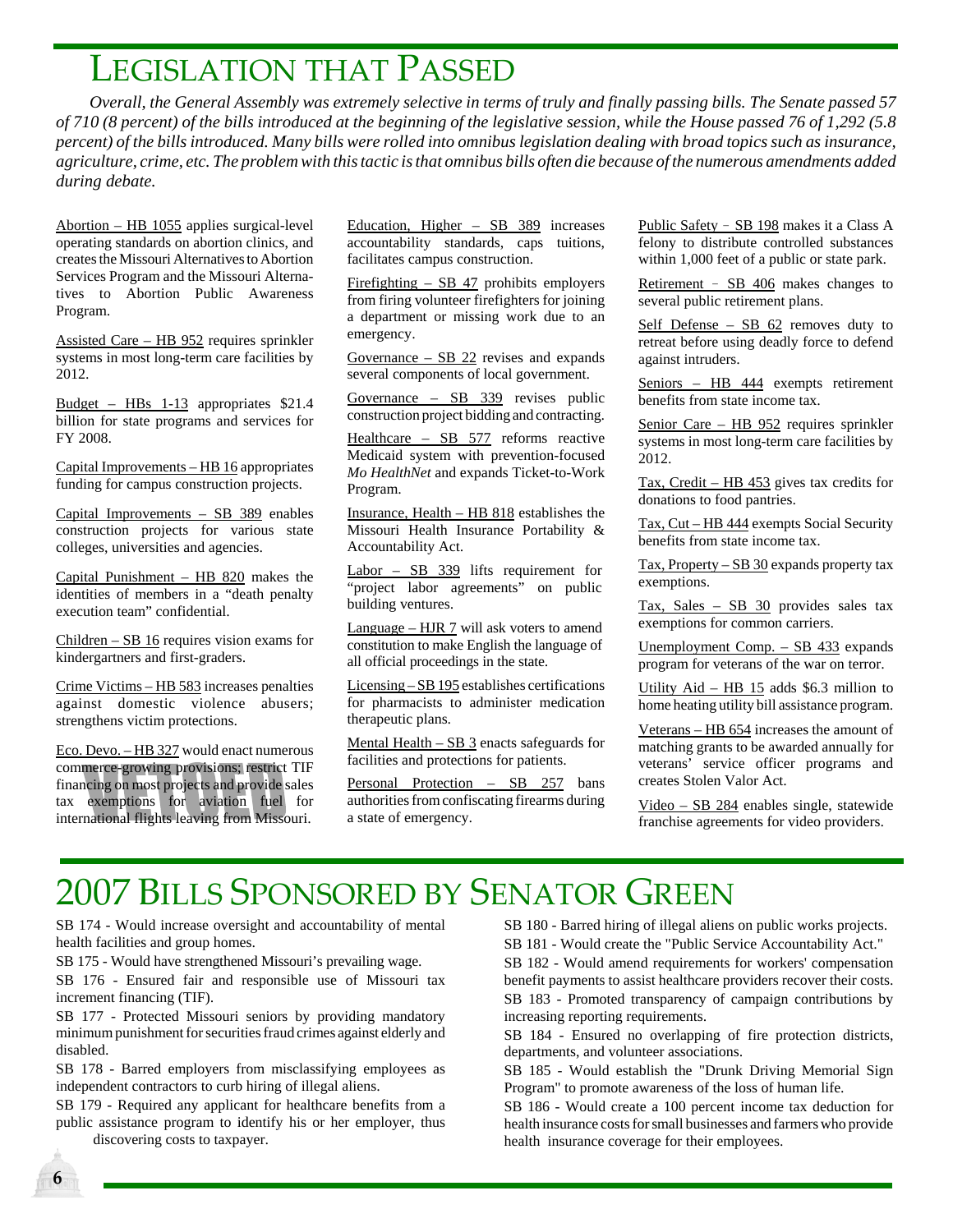SB 187 - Created a 100 percent income tax deduction for higher education expenses for parents an/or student taxpayers.

SB 188 - Would level the playing field between corporations and taxpayers by repealing timely filing discounts for sales tax remittance.

SB 189 - Called attention to the unsustainable growth of the Missouri Corrections budget by promoting awareness of life choices.

SB 190 - Prohibited commercial advertising inserts and other junk mail from accompanying official Missouri motor vehicle registration notices.

SB 262 - Required cable television companies to automatically give money back to subscribers for any disruption in service.

SB 263 - Promoted transparency of campaign contributions by increasing the reporting requirements of out-of-state committees.

SB 264 - Provided for street light maintenance districts in North County, allowing street lights to be installed.

SB 265 - Prohibited penalties and interest on property tax payments ensuring county errors do not cost the taxpayer.

SB 357 - Would create the "Marie Van Dillen Act" ensuring emergency room physicians communicate with primary care physicians for the benefit of their patients.

SB 423 - Required the Public Service Commission to develop and enforce minimum standards for electric utility service.

SB 424 - Prohibited employers from misclassifying employees curbing the hiring of illegal aliens.

SB 507 - Would allow consumers to request that a security freeze be placed on their credit reports thus increasing the protections on their credit.

SB 508 - Would prohibit the Missouri Gaming Commission or employees from operating or being employed by gambling boats.

SB 522 - Required the Department of Elementary and Secondary Education to recalculate the state school aid for the Riverview Gardens School District to correct an error.

SB 573 - Would put Missouri businesses first by requiring at least 5 percent of State of Missouri retirement investments be made in Missouri-based companies.

SB 574 - (As passed in SB 22) Ensures qualified 911 telecommunicators by providing for continuing educational training requirements.

SJR 15 - Would increase term limits for members of the General Assembly from eight to twelve years in each house.



# **DIAIDIMC .LHE DOITWES**

### MISSOURI'S '08 OPERATING BUDGET

MISSOURI'S MAIN SOURCES OF FUNDING are the following taxes: Individual Income; Sales & Use; Corporate Income & Franchise; Insurance Premium; and Liquor & Beer.

| 2008 General Revenue | \$8,212,907,639 |
|----------------------|-----------------|
| <b>Federal Funds</b> | \$6,154,775,886 |
| Other Funds          | \$7,119,945,409 |

Resources dedicated to specific purposes, for example: Highway & Road Funds; Proposition C & Cigarette Tax; Lottery & Gaming Proceeds; Conservation, Parks, Soil & Water Funds.

TOTAL AVAILABLE AFTER REFUNDS

\$21,487,628,934

#### EACH DOLLAR IS DIVIDED AS FOLLOWS:

| Social Services                            | 30.92 <sub>¢</sub> |
|--------------------------------------------|--------------------|
| Education                                  | 29.71¢             |
| (Elementary & Secondary<br>24.24c          |                    |
| $5.47\textcircled{t}$<br>(Higher Education |                    |
| Transportation                             | 10.40¢             |
| <b>Health &amp; Senior Services</b>        | 4.01¢              |
| Mental Health                              | 5.02¢              |
| <b>Employee Benefits</b>                   | 3.81c              |
| Judiciary, Corrections & Public Safety     | 6.10¢              |
| Elected Officials, Legislature &           |                    |
| Public Defender                            | 1.70¢              |
| Economic Development, Labor & Insurance    | 2.26c              |
| Agriculture, Conservation &                |                    |
| <b>Natural Resources</b>                   | 2.52c              |
| Public Debt                                | .45¢               |
| <b>Desegregation Settlement</b>            | .05¢               |
| All Other Agencies                         | 3.05¢              |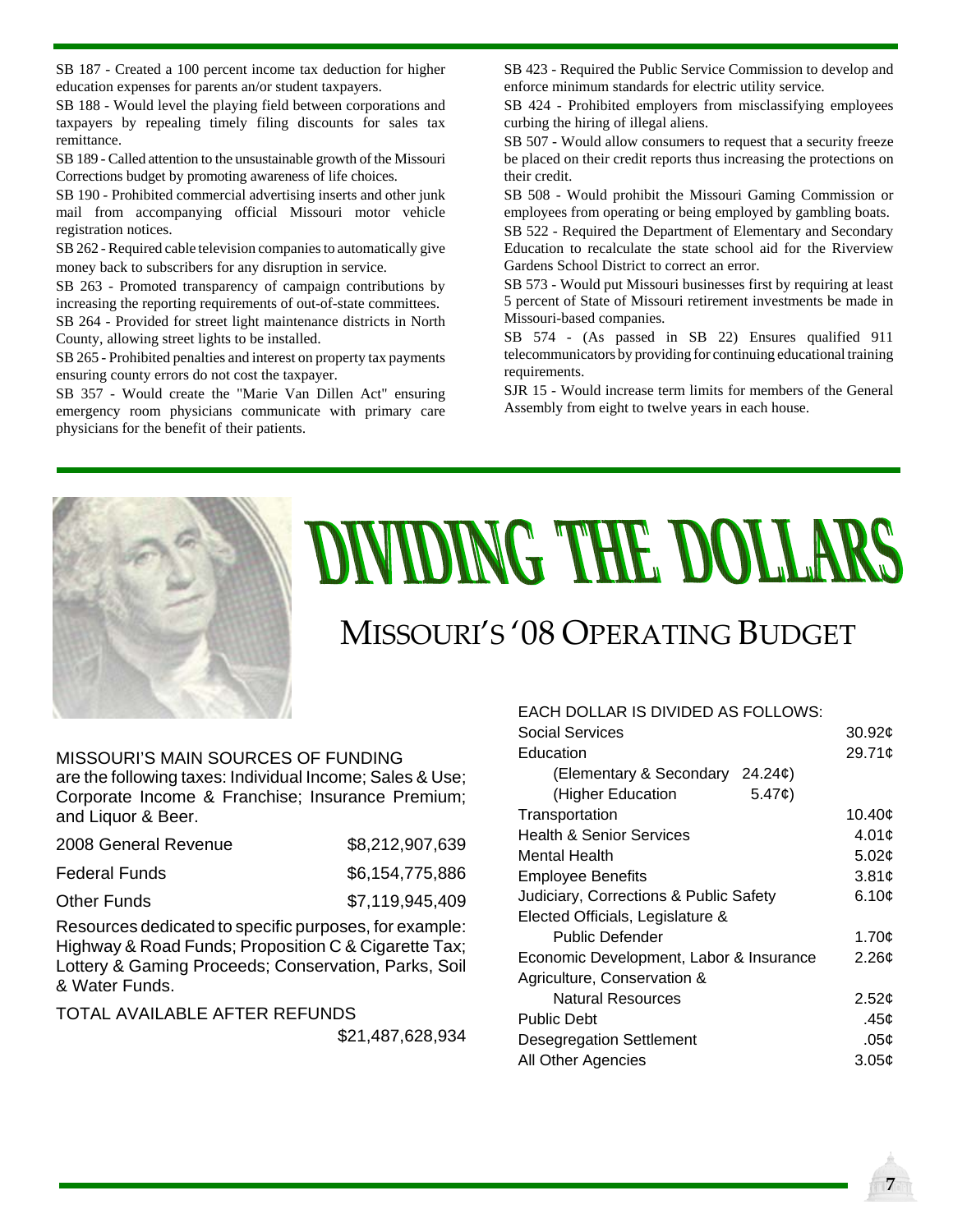## LATEST NORTH COUNTY MODOT CONSTRUCTION NEWS

The second phase of the Rte. 367 improvement project between New Jamestown Rd. and Coldwater Creek, will incorporate the same roadway design and aesthetic improvements as the first phase of the roadway. The new project was awarded in Oct. 2006 and began in Dec. 2006. All construction is scheduled to be complete by June 2008.

Stage 2 and 3 upcoming schedule:

• The construction of the bridge that will carry New Jamestown Rd. over Rte. 367 begins.

• The construction of the U-turn ramp bridge to carry northbound Lusher Rd. traffic over Rte. 367 to southbound Benham Rd. begins.

• The construction of the retaining walls and pavement on Rte. 367: During this stage traffic will not be able to cross Rte. 367 at New Jamestown Road since Rte. 367 is being lowered approx. 25 feet.

• During this stage traffic will use the north end ramps and travel on the outer roads throughout the entire project.

• During this stage of construction traffic traveling on Lusher Rd., including anyone going west on New Jamestown Rd., will proceed to the Lindbergh Blvd. interchange to access Rte. 367 southbound. The second phase of the reconstruction of Rte. 367 is scheduled to be complete by June of 2008.



*Sen. Green discussing an amendment with President Pro Tem Michael Gibbons and Minority Leader Maida Coleman.*

**8**

**511 - around-theclock real-time traffic information** Now, travelers in the

greater St. Louis



metropolitan area – St. Louis City and County, and Franklin, Jefferson and St. Charles counties – can get around-the-clock real-time information on traffic or incidents on interstates or major state highways.

The free 511 voice-operated telephone service is provided to the Missouri Department of Transportation through an agreement with a private sector vendor. It allows travelers to get the latest information on roadway congestion or incidents simply by dialing "511." Travelers in Illinois or the rest of Missouri can access the same information for the St. Louis area by dialing 877-478-5511 (877-4STL-511). The 511 travel information service is free, though cellular users will pay normal airtime and roaming charges, and pay-phone customers will pay the minimum pay-phone toll fees.

#### **Drive Smart in Work Zones to Arrive Alive**

**Buckle Up!** – Every trip, every time – safety belts save lives.

**Stay Alert!** – Dedicate your full attention to the roadway.

**Follow Signs!** – They'll guide you through work zones safely.

**Expect the Unexpected!** – Watch for flaggers, workers and equipment.

**Pay Attention!** – Turn the radio down and don't use your cellular phone.

**Be Patient!** – Remember workers are improving the road for future travels.

**Don't Speed!**– Follow posted limits and adjust for weather conditions.

**Don't Drink and Drive!** – Impairment of any kind is unacceptable.

**Be Nice!** – Merge as directed, don't tailgate and don't change lanes in a work zone.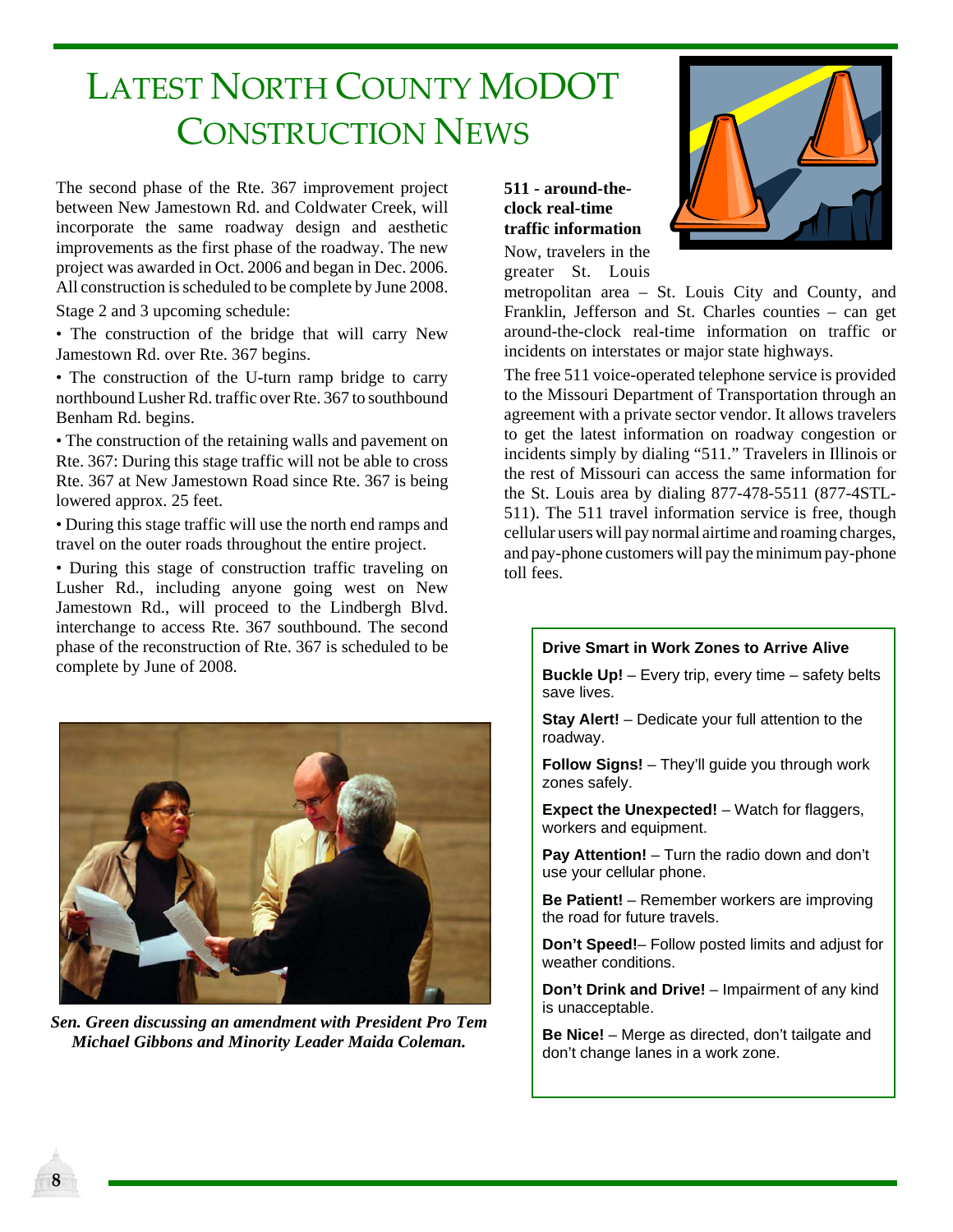## SENATOR GREEN HOLDS FIVE IN‐DISTRICT TOWN HALL MEETINGS

Senator Green was joined by State Representatives Gina Walsh, Bruce Darrough, and Tony George and many local officials for five town hall meetings this spring.

Missouri Public Service Commissioners Steve Gaw and Robert Clayton spoke on consumer issues related to utilities. Representatives from the Missouri Attorney General's Consumer Protection Division, the Missouri Department of Social Services, Missouri Department of Revenue, and the Missouri Department of Natural Resources made presentations and answered questions.



*Sen. Green with Steve Gaw of the Public Service Commission.*



*Sen. Green answers questions at one of the town hall meetings.*

These meetings concentrated on state aid and services provided to his constituents. Rarely do the people have direct access to a wide vary of state agencies in one sitting. These meetings were opportunities for Sen. Green to listen to his constituents and for the public to learn about the various state services provided by their tax dollars.

The five town hall meetings were a success and Sen. Green plans to have additional meetings next spring. These meetings are tremendous information resources as the agencies provide

handouts that contain both helpful guidance and an abundance of state government contacts where constituents can get more help. Constituents are encouraged to attend and voice their concerns and ideas. These town hall meetings will encourage discussion among a local audience, community leaders, and elected officials. Sen. Green looks

forward to the next round of town hall meeting in the spring of 2008. Information about the 2008 meetings will be on Sen. Green's website – www.senate.mo.gov/green.

*Constituents expressing their views at one of the town hall meetings*

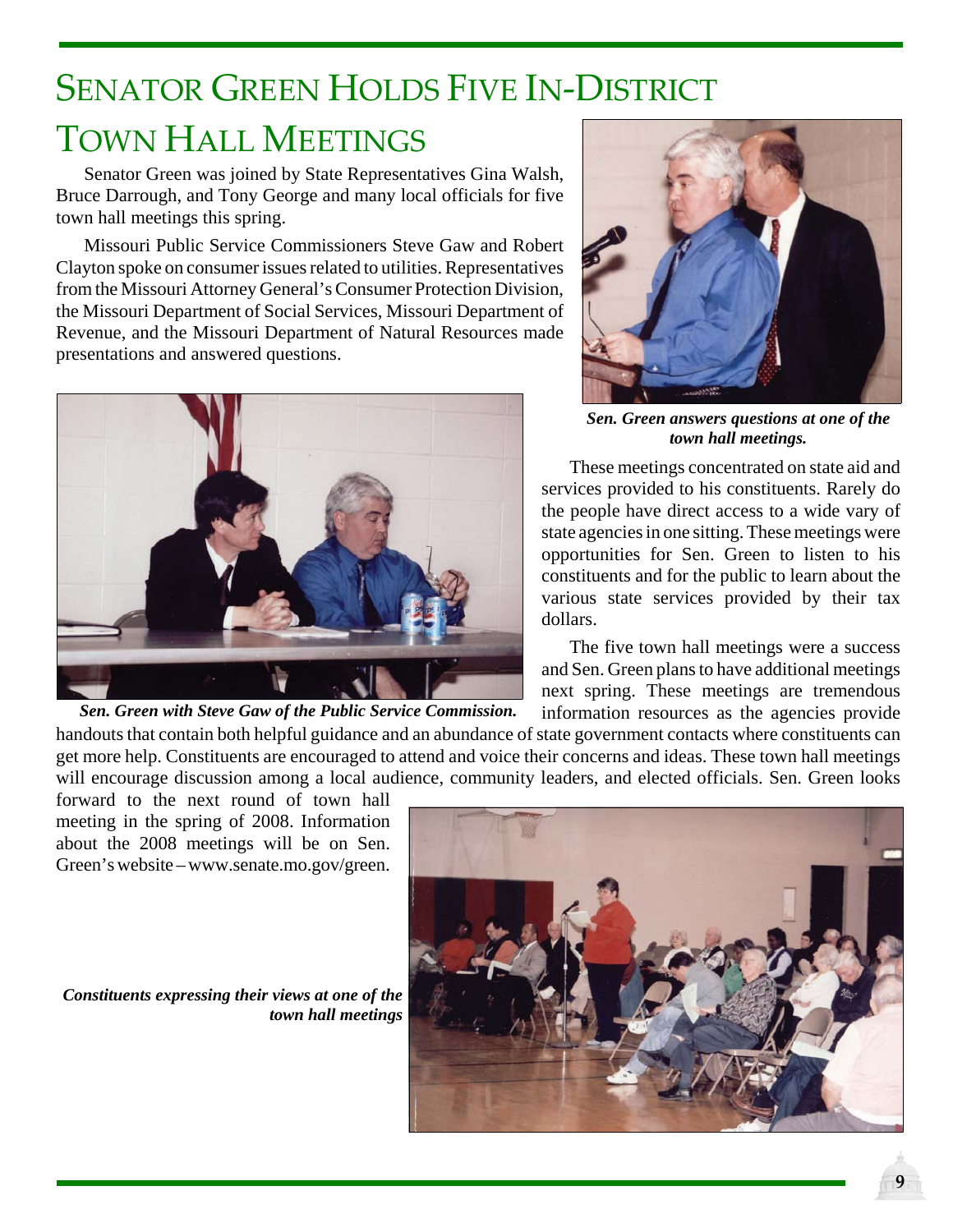# STUDENTS FROM DISTRICT 13 VISIT THE CAPITOL



*7th grade Salem Lutheran*



*5th grade Glasgow Elementary*



*7th grade St. Angela Merici*



*4th grade Galactic Gifted Program -- Hazelwood School District*



*4th grade Robinwood Elementary*



*Part of 4th grade group from Brown Elementary with Rep. Tony George*



*8th grade St. Rose Phillipine Duschesne*



*4th grade Koch Elementary*

**10**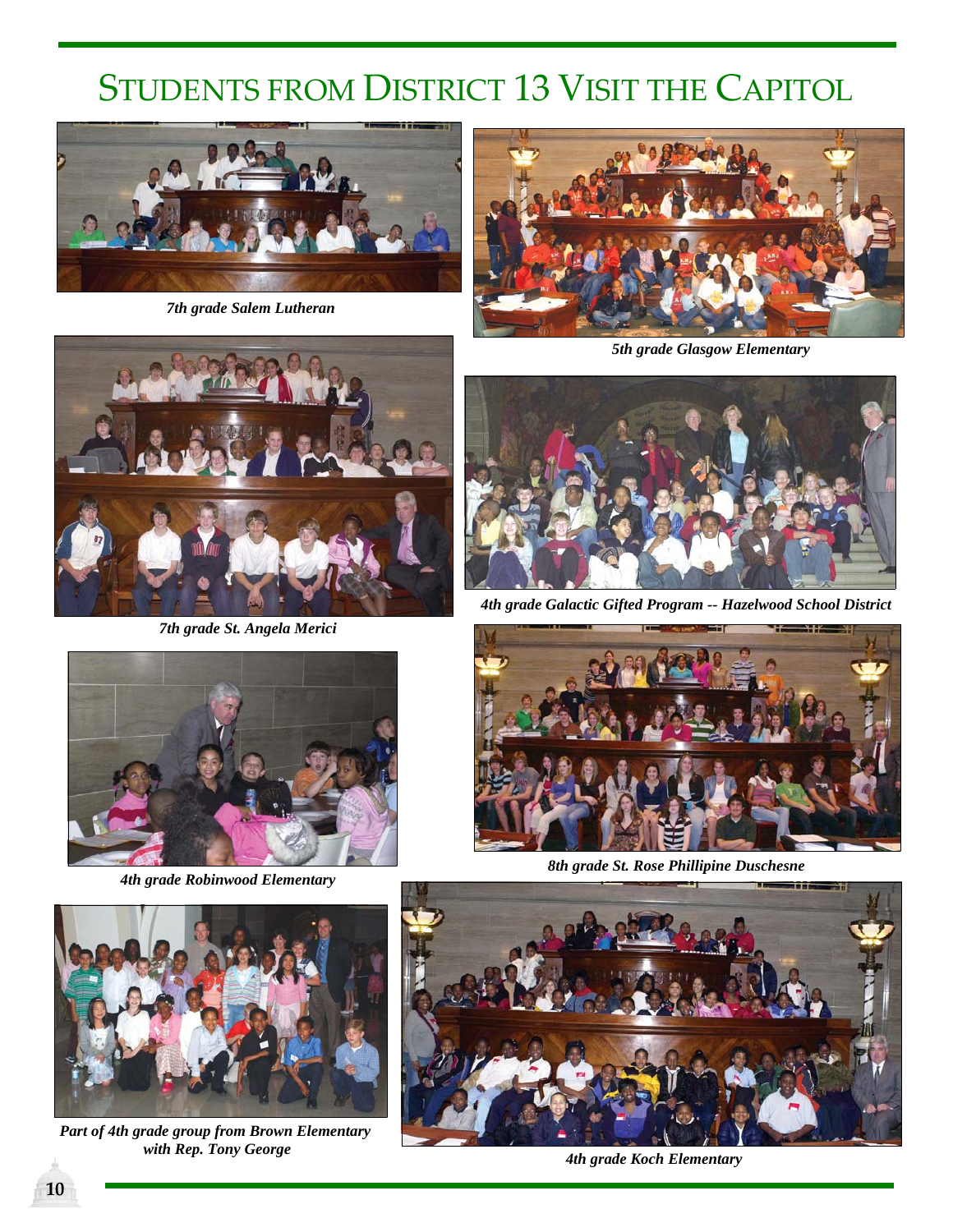## FOSTERING A GOOD BUSINESS CLIMATE IN MISSOURI

Sen. Green is dedicated to providing responsive and committed leadership that builds a vibrant and thriving community as businesses seek to achieve prosperity and an outstanding quality of life. Sen. Green understands that a good business climate in Missouri creates family-supporting jobs with living wages and benefits. North County businesses need to be connected to one another in the local, regional, and global marketplace.

Sen. Green voted in favor of HB 327, an omnibus economic development package that would help the state's struggling manufacturing industry by providing a sales tax exemption on the cost of utilities and chemicals used in the manufacturing process. Small businesses would also benefit from this bill. The establishment of a small business investment tax credit would provide \$10 million in tax credits for investment in a small business located in a distressed community or in a rural area. HB 327 was vetoed by the governor and a special session could be called to address the fiscal issues.

One of the first bills passed by the legislature and signed by the governor this year has already resulted in a multi-million dollar investment in the state by a major telecommunications company that is sure to stimulate job growth and the economy. SB 284 allows telecommunications companies to apply for one statewide cable franchise license that allows the companies to provide television service to customers anywhere in the state rather than negotiating licenses with each city, a timely and costly burden that created barriers to competition in the marketplace in the past. In response to the change in law, the telecom company pledged to spend \$335 million over the next three years building a fiber optic network that will allow the company to provide video and Internet services in Missouri.



*Sen. Green with Senators Ryan McKenna, Chuck Graham, Jolie Justus and Jeff Smith.*

House Bill 444 - contains an income tax deduction on health insurance premiums for individuals. Sen. Green sponsored SB 186 that would create a 100 percent income tax deduction for health insurance costs for small businesses and farmers that provide health insurance coverage for their employees.

Senate Bill 376 - will extend the sunset on the tourism fund and provide millions of dollars to attract visitors to Missouri. Another boost to tourism came in the form of SB 64, legislation that will enact a more uniform school start date for Missouri schools to allow families to spend more time traveling the state and give tourism employers an opportunity to extend their marketing season.

Senate Bill 433 - another legislative priority of Missouri businesses will protect \$138 million in Federal Unemployment Tax Act (FUTA) credits that were in jeopardy of being lost due to Missouri falling out of compliance in its statutes covering veterans. Sen. Victor Callahan of Independence sponsored SB 433, which was passed to protect veteran benefits and employers' FUTA credits by keeping the state compliant.